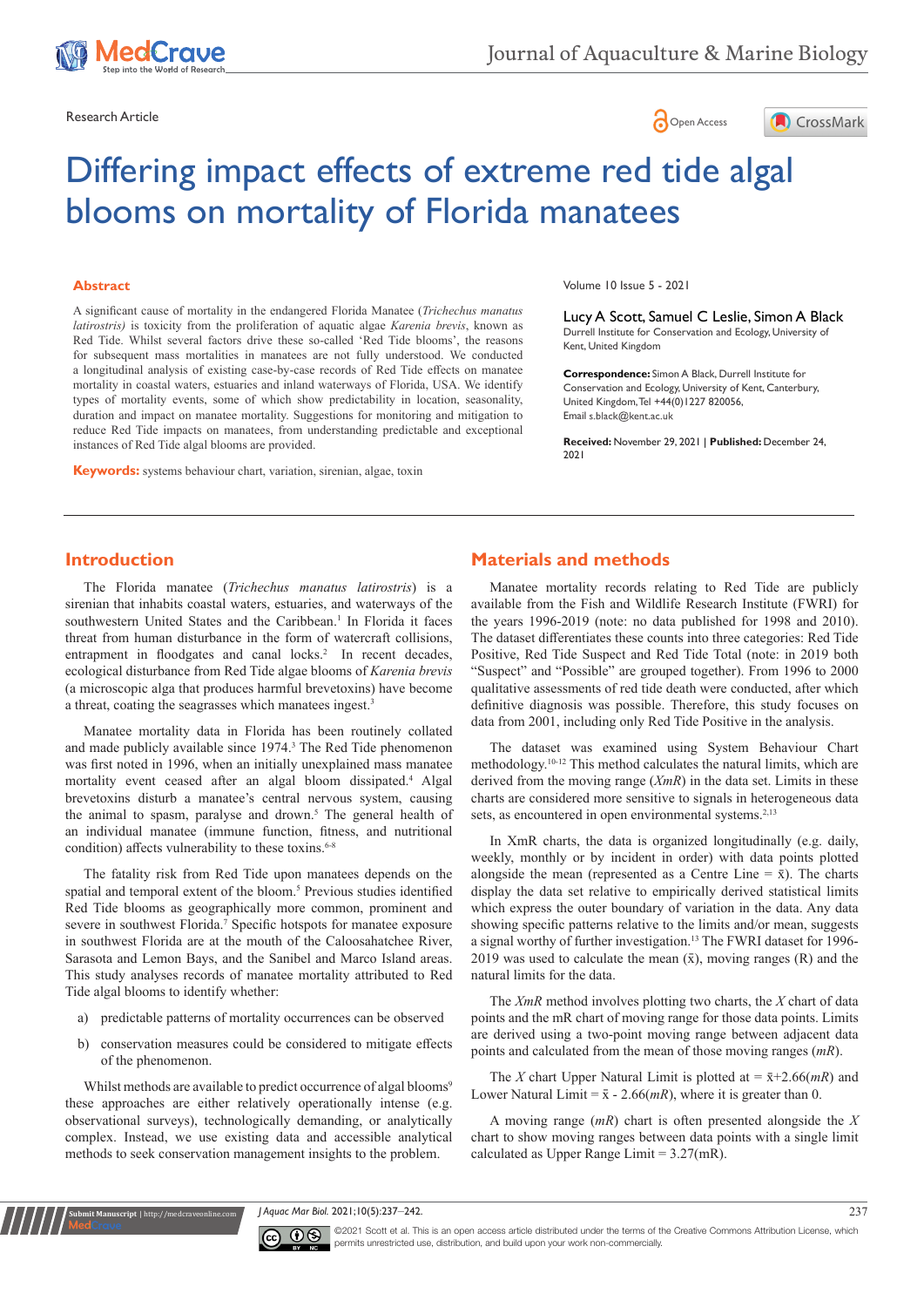## **Results**

Eleven signals were identified in the Red Tide Positive *X* charts (derived from the manatee mortality dataset spanning 1974 to 2019). Most signals were months that exceeded the Upper Natural Limit of the data, namely March-April 2002, March-April 2003, March 2005, March-April 2007, December 2011, February 2012, March 2017 (See Figure 1). Two different systems occurred on other occasions, namely in Feb-March 2013 when two data points lifted above the natural limit, and from August 2018 through to February 2019, when data rose to a level remaining within the limit, then dropped over a sequence of seven counts to a new level. In 2013, Red Tide accounted for 33.3% of total manatee deaths. In 2018, Red Tide accounted for 35% of total manatee deaths, so a similar proportion of deaths, although very different systems of effect. The mR chart also identifies an anomalous event in 2014 (Figure 2).



**Figure 1** Monthly Red Tide Positive mortalities in Florida manatees (1996-2019), plotted against the mean, and the Upper Natural Limit – calculated using the formula: x̄+2.66(mR). Signal years are those above the UNL. Note: mean and UNL recalculated after each exceptional event (Wheeler, 2009). For the years 1996–2001, the Red Tide Total statistics were used instead of Red Tide Positive statistics, due to high levels of uncertainty in identification.



**Figure 2** Moving range (mR) chart of annual Red Tide Positive mortalities in Florida manatees (1996-2019) including Mean mR and Upper Range Limit (URL) calculated: as  $\bar{x}$ +2.66(mR).

## **Single data points lying outside the upper natural limit (UNL)**

Monthly data reveals specific events, namely in February to March 2013, when the mortality rose dramatically above the natural limit and then fell to a steady state (on or near zero monthly Red Tide deaths) in May 2013 (Figure 1). This change in the system from 'steady-state' to 'Red Tide', back to 'steady-state' by May also appears in the mR chart (see Figure 3), thereby confirming the changes in the system.

## **Data points within limits but displaying assignable signals**

In 2018, a more complex situation arises in the data. In the X chart for 2018, there are no data points outside the natural limits (Figure 1). Thus, the system appears to be steady. However, the monthly

decline in mortality from August through to December 2018 and into January and February 2019 shows seven points in a row (Figure 1). This decline is a clear indication of the system changing to reach a steady state of near zero deaths per month (i.e. a new system with consistently reduced mortality). The mR chart detects an additional peak in November 2018 (Figure 4). A new event only next occurs in November - December 2019 (Figure 4).

#### **Location of hotspots of red tide mortality**

Eleven Red Tide hotspots were identified upon analysis of the data. Lee County is the dominant hotspot, with the bordering counties of Charlotte, Sarasota and Collier following (Table 1). Only three other occasional sites appear in a given Red Tide event; namely the adjacent counties of Pinellas, Manatee, and DeSoto (see also Figure 5).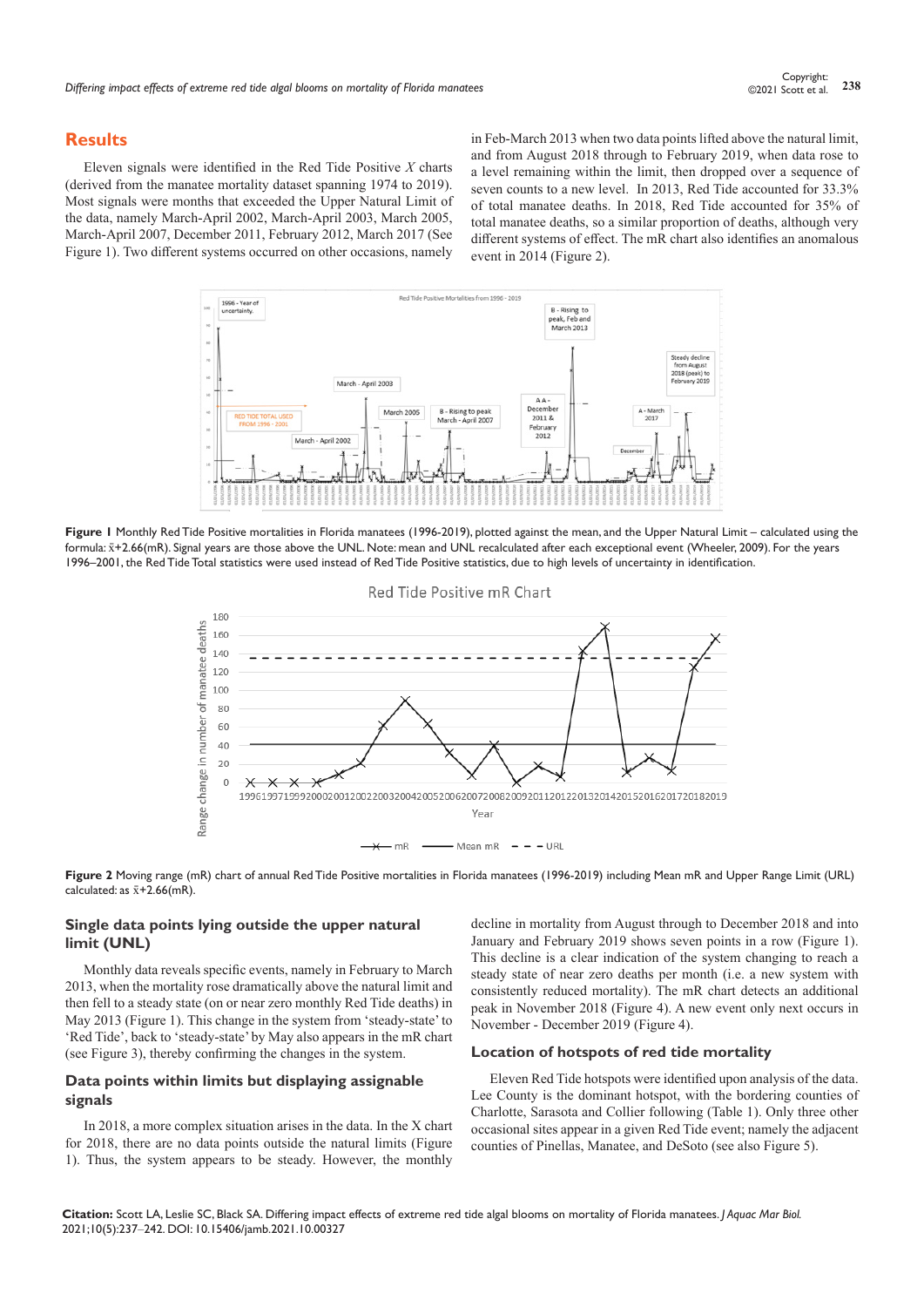

Figure 3 Moving range (mR) chart of monthly Red Tide Positive mortalities in Florida manatees in 2013 including Mean mR, and Upper Range Limit calculated as:  $\bar{x}$ +2.66(mR).





Figure 4 Moving range (mR) chart of monthly Red Tide Positive mortalities in Florida manatees (2018 -2019) including Mean mR and Upper Range Limit calculated using the formula:  $\bar{x}$ +2.66(mR).



Figure 5 Florida, USA and (inset) the southwestern counties showing, in black, regular locations of Red Tide mortalities of manatees, and in dark grey occasional locations. Data points (right) indicate, the coastal locations in September 2019 identified with greater than normal background cell count (<1000 cells/litre) for K. brevis from Weisburg et al., (2019), where white=very low (>10<sup>3 -</sup> 10<sup>4</sup> cells/litre), yellow= low (>10<sup>5 -</sup> 10<sup>5</sup> cells/litre), orange=medium (>10<sup>5 -</sup> 10<sup>6</sup> cells/litre). and red=high (>10<sup>6</sup> cells/litre). A small number of counts at these levels were on the northern gulf coast as indicated on the full state map (left) shown by arrows in the same colour scheme.

**Citation:** Scott LA, Leslie SC, Black SA. Differing impact effects of extreme red tide algal blooms on mortality of Florida manatees. *J Aquac Mar Biol.* 2021;10(5):237‒242. DOI: [10.15406/jamb.2021.10.00327](https://doi.org/10.15406/jamb.2021.10.00327)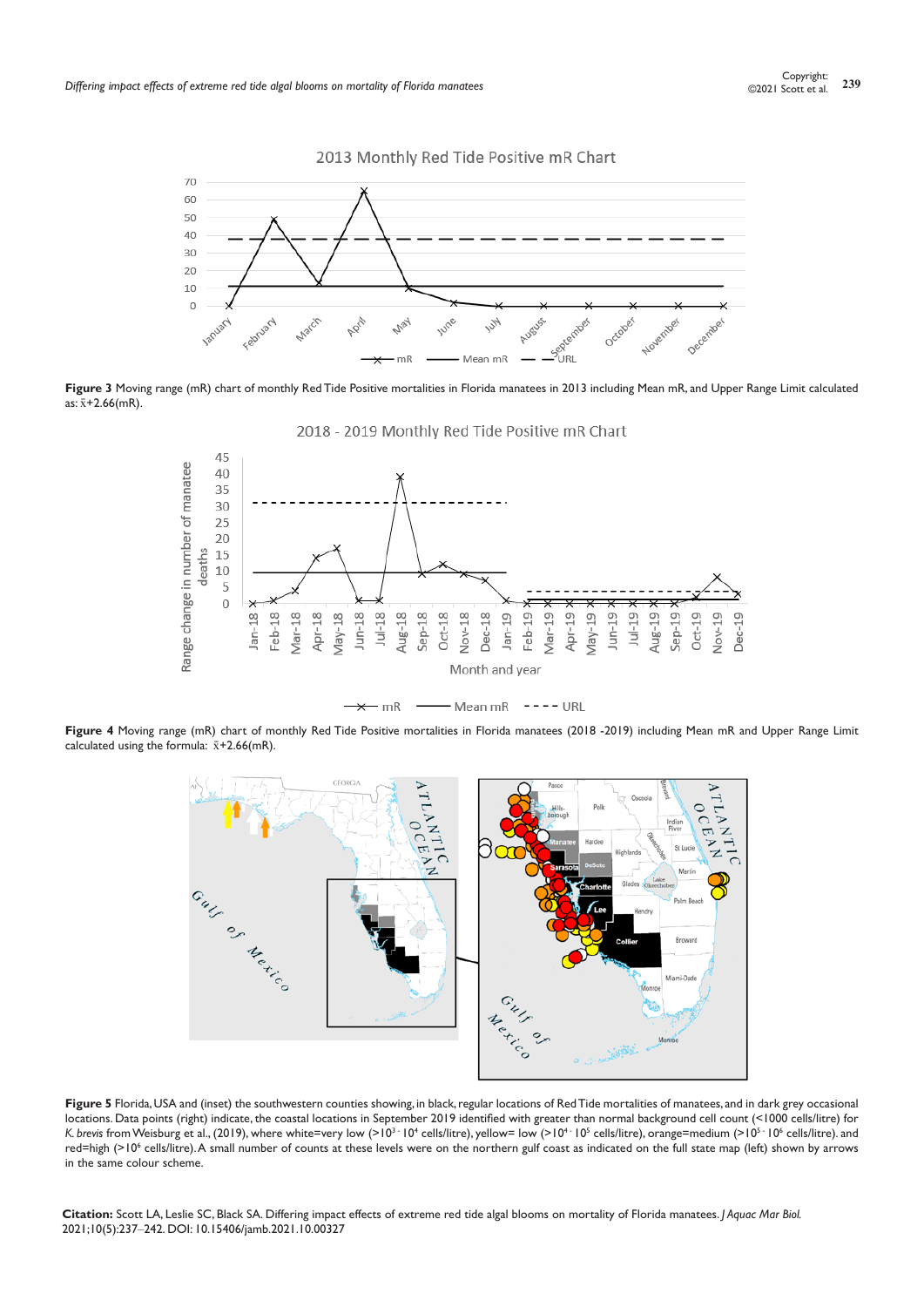**Table 1** Location (by county) of confirmed red tide manatee deaths in exceptional events as identified by Systems Behaviour Chart analysis of mortality data across the years 1996-2019

|           | Mar-Apr<br>2002 | Mar-Apr<br>2003 | Mar<br>2005 | Mar-Apr<br>2007 | <b>Dec</b><br>2011 | Feb<br>2012     | Feb-Mar<br>2013 | <b>Dec</b><br>2016 | Mar<br>2017     | Aug<br>2018 | <b>Sept</b><br>2018 |
|-----------|-----------------|-----------------|-------------|-----------------|--------------------|-----------------|-----------------|--------------------|-----------------|-------------|---------------------|
| Lee       | 9               | 31              | 15          | 30              | 16                 | $\overline{10}$ | 116             | 4                  | 5               | 25          | 13                  |
| Charlotte | 9               | 13              | 8           |                 |                    |                 | 10              | $\overline{7}$     | $\overline{10}$ | 6           | 6                   |
| Sarasota  | 7               | 12              | 10          |                 |                    |                 | 8               |                    | 9               | 22          | 15                  |
| Collier   |                 | 9               |             |                 |                    |                 | 6               |                    |                 | 8           | 7                   |
| Pinellas  |                 |                 |             |                 |                    |                 |                 |                    |                 |             | 3                   |
| Manatee   |                 |                 |             |                 |                    |                 |                 |                    | 3               | 7           | 5                   |
| DeSoto    |                 |                 |             |                 |                    |                 |                 |                    |                 |             |                     |

## **Discussion**

Understanding the impact of Red Tides on manatees, a particularly vulnerable species, is of growing importance since the frequency and intensity of algal blooms appear to be increasing.14 Agricultural runoff into water systems, particularly nitrogen accumulation in estuaries and coastal waters<sup>15</sup> and phosphorus in freshwater lakes, reservoirs, and slow-flowing rivers<sup>16</sup> stimulate algal blooms and subsequent toxic effects.<sup>9</sup> Coastal waters are increasingly polluted by shipping, industrial discharges, and urban sewage effluents which alter the nutrient composition to favour algal blooms,<sup>16</sup> whilst manmade infrastructure now dominates Florida's wetlands and estuaries, eliminating natural filtration, so polluted water freely flows into rivers and lakes.17 Warm water discharges from powerplants also create conditions for algal blooms, and in colder months, manatees preferentially seek the same locations as thermal refuges $18,19$  which increases these mammals' susceptibility to algal bloom toxicity.

Climatic shifts are predicted to affect increases in coastal upwelling in Florida's west coast (where currents replace nutrient-depleted surface water with colder nutrient-rich water from below) to drive higher nutrient levels which benefit algae.<sup>20</sup> Blue-green algae also favour higher water surface temperatures, while warm conditions also mix waters, accelerating Red Tide blooms.<sup>9</sup> Hurricanes and tropical storms, which are predicted to increase in intensity and frequency under climate change, $21$  have an indirect effect by reducing the availability of seagrasses to manatees, compromising their health and increasing susceptibility to brevetoxins. Climate change models also predict variation in rainfall patterns<sup>22</sup> offering a double-effect where wetter conditions increase agricultural run-off and aquatic nutrient loads on one hand,<sup>23</sup> and at the other extreme under drier conditions decrease freshwater runoff, causing increases in salinity under which algae also thrive.

The study differentiates exceptional occurrences in levels of Red Tide mortality in manatees. These insights offer options for prioritising conservation action in order to conserve manatees, including at the very least as contingent action to reduce mortalities during Red Tide episodes.

### **Locations identified with signal peaks**

In 2013, the largest proportion of manatee mortalities was recorded in Lee County, with 237 deaths from a 277 Red Tide Total. Furthermore, the Fort Myers area in Lee County accounted for 123 of the 237 mortalities in the County. In 2018, Lee County was again a key Red Tide location (130 out of the 288 Red Tide Total), though no specific areas were hotspots that year.

*Population and population density:* Lee County is a recognised manatee population hotspot with one of the largest manatee congregations in Florida.16 The greater population size will inevitably lead to a greater absolute number of deaths.

*Patterns of Red Tide effects on other species:* A study investigating the effect of Red Tide on sea turtles in Florida identified the south area of Sarasota, Charlotte, Lee, and the north half of Collier County as being the most frequently impacted by Red Tide blooms. Foley and colleagues' (2019) findings are consistent with the Red Tide hotspots identified within this study, particularly the counties of Lee and Sarasota.

#### **Periods in the year identified with signal peaks**

March was the peak month of mortalities in 2013 (Figure 3), with 138 deaths out of 277 deaths recorded (66% of the 2013 Red Tide Total). The month of February followed, with 80 deaths recorded (28.8% of the 2013 Red Tide Total). In 2018, there is a different system with no standout month, but in August 68 mortalities were recorded (23.6%), and 60 in May (20.8%), out of the 288 Red Tide mortalities that year. The extended tail-off in mortalities in 2018 is important, as it shows a significant change in the system from August 2018 to February 2019.

The underlying causes of the 2018 event need to be understood. Whilst the total mortality of events in 2013 and 2018 are similar, the effect over time in each case is different. Each situation may offer insights into future management of Red Tide blooms. An arbitrary one-off event (as seen in 2013) that occurs within a short time span is difficult to mitigate, whereas a drawn-out impact (as seen from 2018 through to early 2019) could be managed to benefit manatees. If the mortality level in the chart does not fall below the UNL after one month, then an extended Red Tide effect (of the type observed in 2018-2019) can be considered likely.

There is evidence that seagrasses which decline and die off when overwhelmed by some algal bloom events are nevertheless able to recover fairly rapidly 24 and therefore be a replenished food source for manatees. However, there is evidence that Red Tide algal toxins persist on seagrass after a Red Tide event<sup>25</sup> which may lead to a lag effect in manatee mortality (i.e. manatees ingest retained toxins when grazing seagrass). Future research into toxin retention on seagrass is recommended to better understand the toxic load and duration of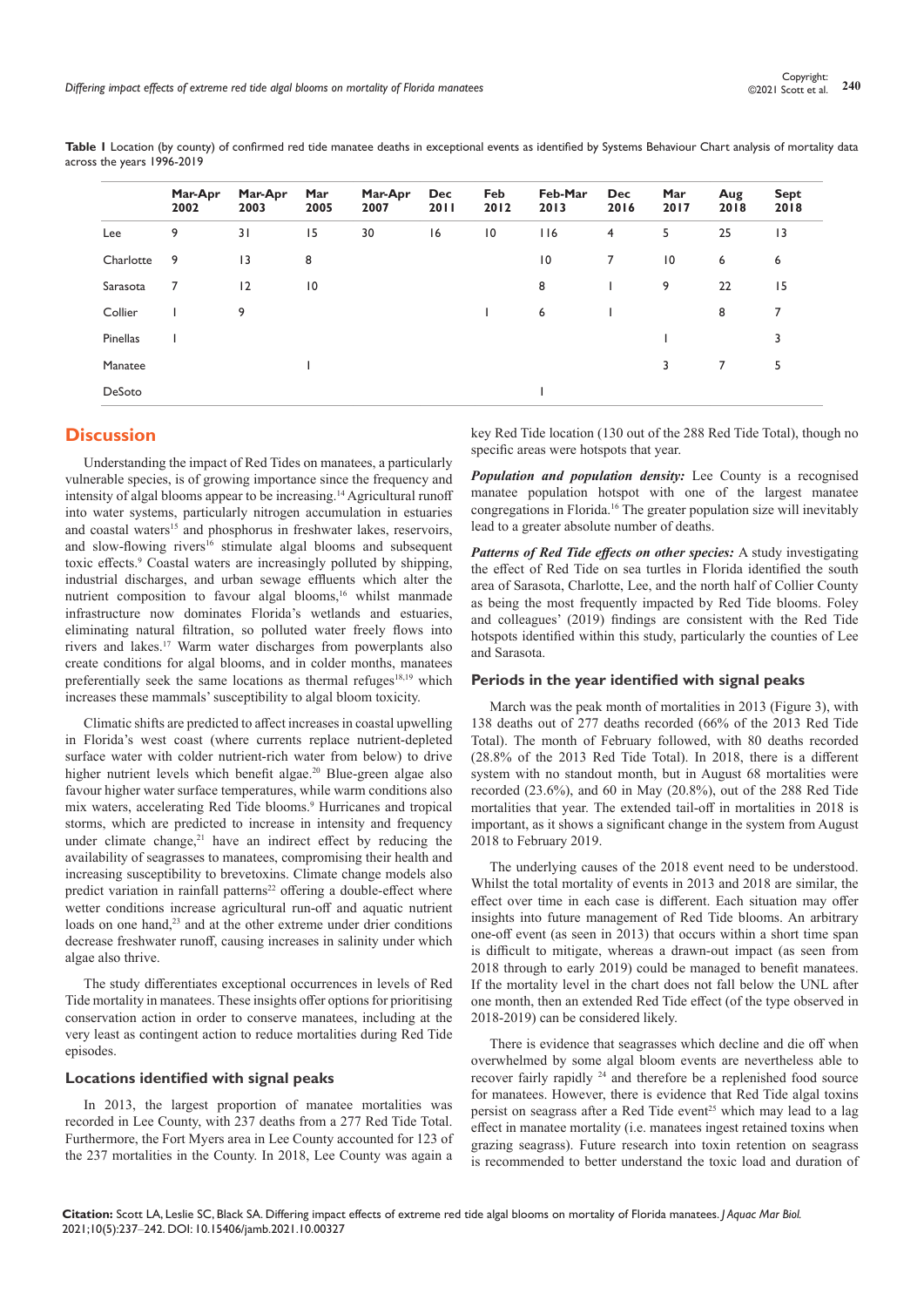retention on seagrass and the subsequent vulnerability of manatees to that threat.

# **Conclusion**

Whilst many anthropogenic factors relating to the Red Tide phenomenon are beyond the control of wildlife managers, the impact on manatees remain significant and of conservation concern. Those anthropogenic factors which drive the occurrence of algal blooms, such as warm water discharge from power plants and industrial sites and agricultural run-off could be addressed through policy and regulation relating to power plant management and agriculture. However it is noted that policy and regulatory interventions are likely to require significant effort and time, aside from political influence, to be resolved. Furthermore, the wider climate change effects seen as likely to exacerbate the Red Tide phenomenon, and the required effort to reverse the situation, will require even longer-term and larger-scale efforts. That said the effect of any given Red Tide is real and present for manatees in the wild, so necessitates immediate action. Alternative conservation strategies which can be more speedily implemented would seem attractive.

Conservation responses can be divided into two broad strategies: mitigation action (to eliminate threat or achieve long term beneficial outcome, by addressing root causes) and contingent action (to address threats at point of occurrence when they arise) the latter usually applied in the short term, and in some instances as a temporary fix.<sup>2</sup> In light of the long term demands of addressing root causes of Red Tide, contingent actions for particular algal bloom occurrences could benefit manatees. For example when an early signal of mortality can be identified (such as a signal detected in a real-time XmR chart of manatee mortality), conservation managers can use such signals in the data to anticipate subsequent mortality impacts and make decisions on whether short-term interventions to protect manatees in a locality is beneficial, such as temporarily moving the animals (or selected individuals) out of contaminated waterways or even providing supplementary feeding.

More ambitious long-term contingency efforts (i.e. recognising that Red Tide will occur) could involve the translocation of nonnatural congregations of manatees aggregating around particular 'at risk' sites to suitable, safer locations (i.e. areas with predictably less Red Tide effects). These more suitable areas should be selected where they have a lower current density of manatees, either within or outside of Florida. There are many coastal counties in Florida that are less affected by Red Tide (Figure 5), and climate change driven watertemperature rises may potentially enable manatees to inhabit these Red Tide free waters comfortably in the future.<sup>27</sup>

The manatee mortality data analysed within this study can also be used to investigate specific sources of agricultural runoff and municipal waste, which are driving increased Red Tide blooms and subsequent manatee mortalities in specific localities. Future assessments of these contaminant source areas, based on their obvious and exceptional negative impact through Red Tide effects (compared to other localities) could inform the necessary mitigation actions. At a very practical and feasible level, this could include targeted runoff reduction actions negotiated with farming communities and legislators, and containment measures and alternative treatment or disposal processes for waste management in specific localities.

We encourage conservation managers to consider how local manatee populations within specific, vulnerable regions could be actively managed at reasonable cost to reduce Red Tide deaths of this

important species and for similar consideration to be given to other marine species threatened by Red Tide occurrences.

# **Conflicts of interest**

The author declares that there are no conflicts of interest.

## **Funding**

None.

# **Acknowledgments**

Acknowledgement is given to the Florida Fish and Wildlife Conservation Commission for the public provision of data.

### **References**

- 1. [Deutsch CJ, Self–Sullivan C, Mignucci–Giannoni A, et al.](https://dx.doi.org/10.2305/IUCN.UK.2008.RLTS.T22103A9356917.en)  *Trichechus manatus*. *[The IUCN Red List of Threatened Species](https://dx.doi.org/10.2305/IUCN.UK.2008.RLTS.T22103A9356917.en)*. 2008: [e.T22103A9356917.](https://dx.doi.org/10.2305/IUCN.UK.2008.RLTS.T22103A9356917.en)
- 2. [Black SA, Leslie SC. Understanding impacts of mitigation in waterway](https://medcraveonline.com/IJAWB/understanding-impact-of-mitigation-in-waterway-control-systems-on-manatee-deaths-in-florida.html)  [control systems on manatee deaths in Florida.](https://medcraveonline.com/IJAWB/understanding-impact-of-mitigation-in-waterway-control-systems-on-manatee-deaths-in-florida.html) *Int J Avian & Wildlife Biol*. [2018;3\(5\):386–390.](https://medcraveonline.com/IJAWB/understanding-impact-of-mitigation-in-waterway-control-systems-on-manatee-deaths-in-florida.html)
- 3. [FWRI. Manatee Mortality Statistics: Yearly mortality summaries. Fish](https://myfwc.com/research/manatee/rescue-mortality-response/statistics/mortality/)  [and Wildlife Research Institute. 2020.](https://myfwc.com/research/manatee/rescue-mortality-response/statistics/mortality/)
- 4. [Pittman C. Record–breaking number of manatees killed by Red Tide.](https://www.tampabay.com/news/environment/wildlife/record-breaking-number-of-manatees-killed-by-red-tide/2107931)  [2013.](https://www.tampabay.com/news/environment/wildlife/record-breaking-number-of-manatees-killed-by-red-tide/2107931)
- 5. [Martin J, Runge MC, Flewelling LJ, et al.](https://pubs.er.usgs.gov/publication/ofr20171132) *An expert elicitation process to [project the frequency and magnitude of Florida manatee mortality events](https://pubs.er.usgs.gov/publication/ofr20171132)  [caused by red tide \(Karenia brevis\)](https://pubs.er.usgs.gov/publication/ofr20171132)* (No. 2017–1132). *US Geological Survey*[. 2017.](https://pubs.er.usgs.gov/publication/ofr20171132)
- 6. [Landsberg JH, Steidinger KA, An historical review of](https://www.scienceopen.com/document?vid=19428c26-c6f9-414f-8c3f-edcb2076d6e1) *Gymnodinium breve* [red tides implicated in mass mortalities of the Manatee in Florida, USA.](https://www.scienceopen.com/document?vid=19428c26-c6f9-414f-8c3f-edcb2076d6e1)  [Harmful Algae \(Reguera B, Blanco J, Fernandez M, Wyatt T, editors.](https://www.scienceopen.com/document?vid=19428c26-c6f9-414f-8c3f-edcb2076d6e1)  [Xunta de Galicia and Intergovernmental Commission of UNESCO.](https://www.scienceopen.com/document?vid=19428c26-c6f9-414f-8c3f-edcb2076d6e1)  [Santiago de Compostela, Spain: Grafisant. 1998;96–100.](https://www.scienceopen.com/document?vid=19428c26-c6f9-414f-8c3f-edcb2076d6e1)
- 7. [Landsberg JH, Flewelling L, Naar J, et al.](https://www.sciencedirect.com/science/article/abs/pii/S1568988308001571) *Karenia brevis* red tides, [brevetoxins in the food web, and impacts on natural resources: Decadal](https://www.sciencedirect.com/science/article/abs/pii/S1568988308001571)  advancements. *Harmful Algae*[. 2009;8\(4\):598–607.](https://www.sciencedirect.com/science/article/abs/pii/S1568988308001571)
- 8. [Walsh CJ, Luer CA, Noyes DR, et al. Effects of environmental stressors](https://pubmed.ncbi.nlm.nih.gov/15621310/)  [on lymphocyte proliferation in Florida manatees,](https://pubmed.ncbi.nlm.nih.gov/15621310/) *Trichechus manatus latirostris*. *[Veterinary immunology and immunopathology](https://pubmed.ncbi.nlm.nih.gov/15621310/)*. 2005;103(3– [4\):247–256.](https://pubmed.ncbi.nlm.nih.gov/15621310/)
- 9. [Zohdi E, Abbaspour M. Harmful algal blooms \(red tide\): a review of causes,](https://link.springer.com/article/10.1007/s13762-018-2108-x)  [impacts and approaches to monitoring and prediction.](https://link.springer.com/article/10.1007/s13762-018-2108-x) *International [Journal of Environmental Science and Technology](https://link.springer.com/article/10.1007/s13762-018-2108-x)*. 2019;16(3):1789– [1806.](https://link.springer.com/article/10.1007/s13762-018-2108-x)
- 10. Black SA. System Behaviour Charts inform an understanding of biodiversity recovery. *International Journal of Ecology*. 2015;787925:1– 6.
- 11. [Leslie SC, Blackett FC, Stalio M, et al. Systems Behaviour Charts for](https://medcraveonline.com/JAMB/systems-behaviour-charts-for-longitudinal-data-inform-marine-conservation-management.html)  [Longitudinal Data Inform Marine Conservation Management.](https://medcraveonline.com/JAMB/systems-behaviour-charts-for-longitudinal-data-inform-marine-conservation-management.html) *J Aquac Mar Biol*[. 2017;6\(5\):00171.](https://medcraveonline.com/JAMB/systems-behaviour-charts-for-longitudinal-data-inform-marine-conservation-management.html)
- 12. Pungaliya AV, Leslie SC, Black SA. Why stable populations of conserved bird species may still be considered vulnerable: the Nihoa finch (*Telespiza ultima*) as a case study. *Int J Avian & Wildlife Biol*. 2018;*3*(2):00050.
- 13. [Wheeler D. Twenty Things You Need to Know. SPC Press, Knoxville TE.](https://www.spcpress.com/book_twenty_things.php)   $2009.23 - 26$
- 14. [Tominack SA, Coffey KZ, Yoskowitz D, et al. An assessment of trends in](https://pubmed.ncbi.nlm.nih.gov/32946494/)  [the frequency and duration of](https://pubmed.ncbi.nlm.nih.gov/32946494/) *Karenia brevis* red tide blooms on the South [Texas coast \(western Gulf of Mexico\).](https://pubmed.ncbi.nlm.nih.gov/32946494/) *PloS one*. 2020;15(9), p.e0239309.